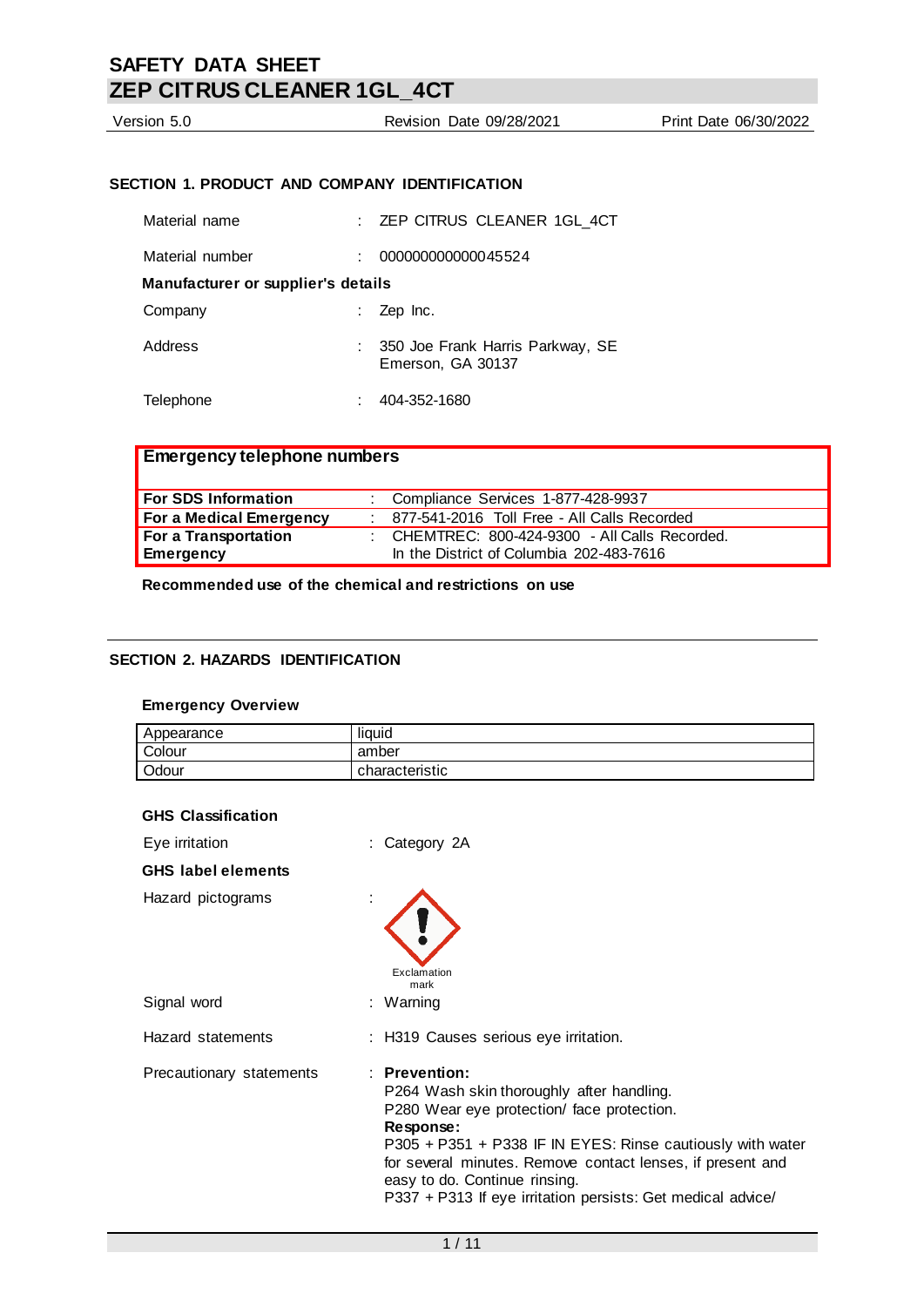Version 5.0 Revision Date 09/28/2021 Print Date 06/30/2022

attention.

### **SECTION 3. COMPOSITION/INFORMATION ON INGREDIENTS**

Substance / Mixture : Mixture

### **Hazardous components**

| Chemical name                                                        | CAS-No.    | Concentration [%]       |
|----------------------------------------------------------------------|------------|-------------------------|
| Alcohols, C9-11, ethoxylated                                         | 68439-46-3 | $\vert \rangle = 1 - 3$ |
| Oxirane, methyl-, polymer with oxirane, mono(2-<br>ethylhexyl) ether | 64366-70-7 | $\vert \rangle = 1 - 3$ |

The exact percentages of disclosed substances are withheld as trade secrets.

#### **SECTION 4. FIRST AID MEASURES**

| General advice                                                    | : Move out of dangerous area.<br>Show this safety data sheet to the doctor in attendance.<br>Do not leave the victim unattended.<br>Get medical attention.                                                                                                                      |
|-------------------------------------------------------------------|---------------------------------------------------------------------------------------------------------------------------------------------------------------------------------------------------------------------------------------------------------------------------------|
| If inhaled                                                        | : If unconscious, place in recovery position and seek medical<br>advice.<br>If symptoms persist, call a physician.                                                                                                                                                              |
| In case of skin contact                                           | : Wash off immediately with plenty of water for at least 15<br>minutes.<br>Remove contaminated clothing and shoes.<br>Wash contaminated clothing before re-use.<br>If skin irritation persists, call a physician.                                                               |
| In case of eye contact                                            | : Rinse immediately with plenty of water, also under the eyelids,<br>for at least 15 minutes.<br>Remove contact lenses.<br>Protect unharmed eye.<br>Keep eye wide open while rinsing.<br>If eye irritation persists, consult a specialist.                                      |
| If swallowed                                                      | Keep respiratory tract clear.<br>DO NOT induce vomiting unless directed to do so by a<br>physician or poison control center.<br>Never give anything by mouth to an unconscious person.<br>If symptoms persist, call a physician.                                                |
| Most important symptoms<br>and effects, both acute and<br>delayed | : Effects are dependent on exposure (dose, concentration,<br>contact time).<br>Effects are immediate and delayed.<br>Symptoms may include irritation, redness, pain, and rash.<br>May cause an allergic skin reaction.<br>Review section 2 of SDS to see all potential hazards. |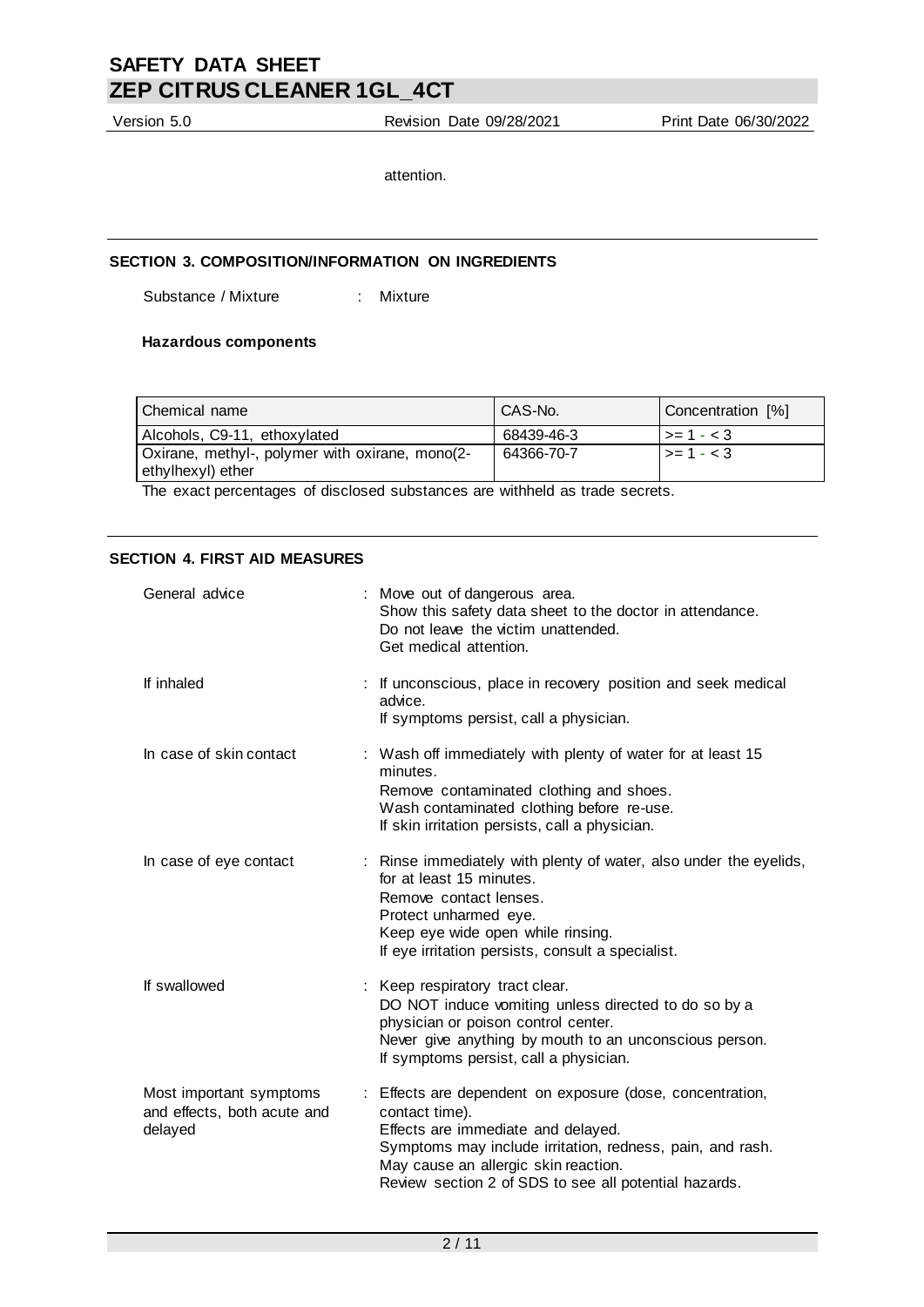| Version 5.0                             | Revision Date 09/28/2021                                                                                                                                                                                                      | Print Date 06/30/2022 |
|-----------------------------------------|-------------------------------------------------------------------------------------------------------------------------------------------------------------------------------------------------------------------------------|-----------------------|
| Notes to physician                      | : Treat symptomatically. Symptoms may be delayed.                                                                                                                                                                             |                       |
| <b>SECTION 5. FIREFIGHTING MEASURES</b> |                                                                                                                                                                                                                               |                       |
| Suitable extinguishing media            | : Use water spray, alcohol-resistant foam, dry chemical or<br>carbon dioxide.                                                                                                                                                 |                       |
| Unsuitable extinguishing<br>media       | : High volume water jet                                                                                                                                                                                                       |                       |
| Hazardous combustion<br>products        | : Carbon dioxide (CO2)<br>Carbon monoxide<br>Smoke                                                                                                                                                                            |                       |
| Specific extinguishing<br>methods       | : Use extinguishing measures that are appropriate to local<br>circumstances and the surrounding environment.                                                                                                                  |                       |
| Further information                     | : Standard procedure for chemical fires.                                                                                                                                                                                      |                       |
|                                         | Collect contaminated fire extinguishing water separately. This<br>must not be discharged into drains.<br>Fire residues and contaminated fire extinguishing water must<br>be disposed of in accordance with local regulations. |                       |

Special protective equipment : Wear self-contained breathing apparatus for firefighting if for firefighters necessary.

## **SECTION 6. ACCIDENTAL RELEASE MEASURES**

| Personal precautions,<br>protective equipment and<br>emergency procedures | : Use personal protective equipment.                                                                                                                                                          |
|---------------------------------------------------------------------------|-----------------------------------------------------------------------------------------------------------------------------------------------------------------------------------------------|
| Environmental precautions                                                 | : Prevent product from entering drains.<br>Prevent further leakage or spillage if safe to do so.<br>If the product contaminates rivers and lakes or drains, inform<br>respective authorities. |
| Methods and materials for<br>containment and cleaning up                  | : Soak up with inert absorbent material (e.g. sand, silica gel,<br>acid binder, universal binder, sawdust).<br>Keep in suitable, closed containers for disposal.                              |

## **SECTION 7. HANDLING AND STORAGE**

| Advice on safe handling     | : Do not breathe vapours/dust.<br>Avoid contact with skin and eyes.<br>For personal protection see section 8.<br>Smoking, eating and drinking should be prohibited in the<br>application area.<br>Dispose of rinse water in accordance with local and national<br>regulations. |
|-----------------------------|--------------------------------------------------------------------------------------------------------------------------------------------------------------------------------------------------------------------------------------------------------------------------------|
| Conditions for safe storage | : Keep container tightly closed in a dry and well-ventilated                                                                                                                                                                                                                   |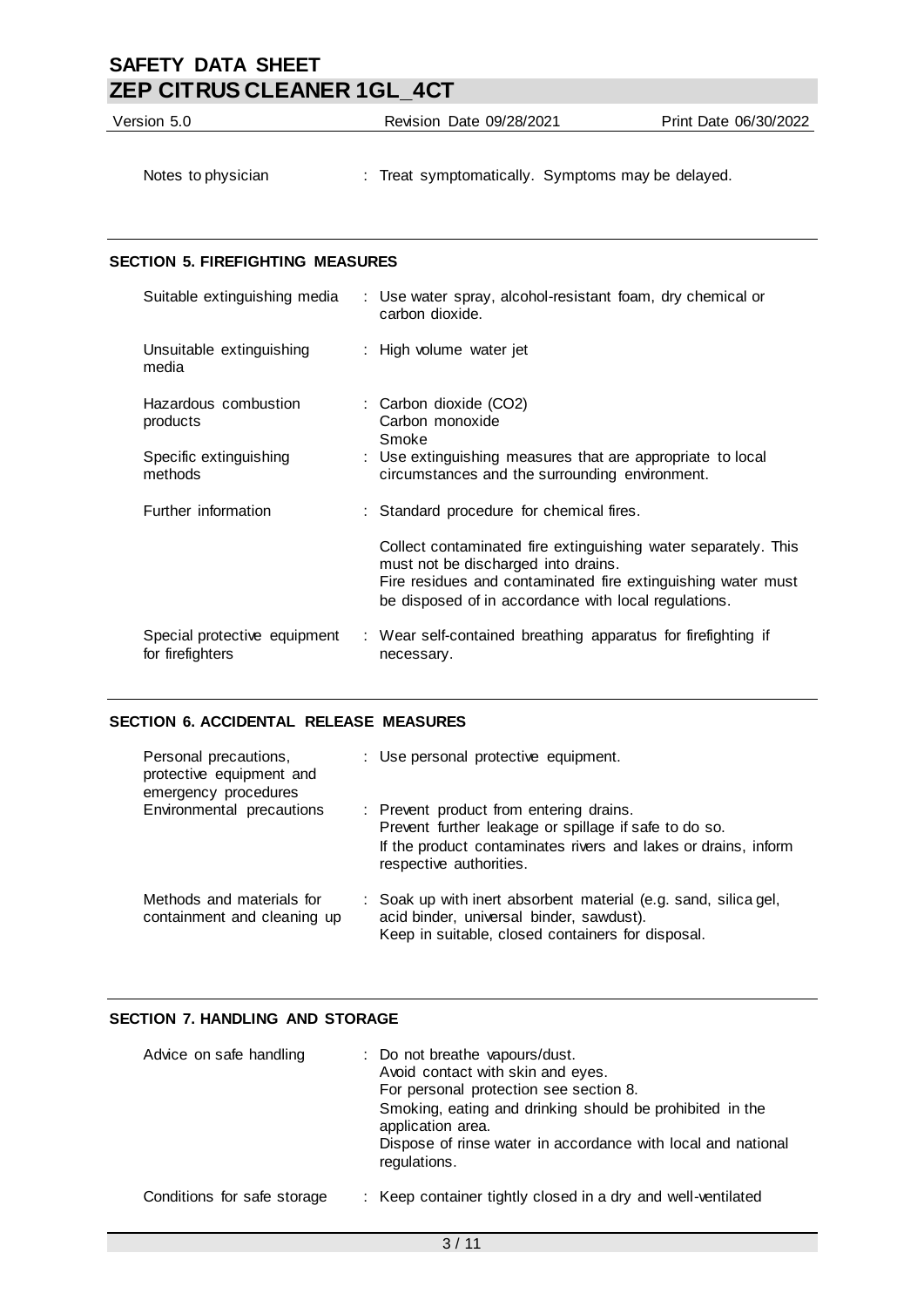| Version 5.0        | Revision Date 09/28/2021                                                                                                                                                                                         | Print Date 06/30/2022 |
|--------------------|------------------------------------------------------------------------------------------------------------------------------------------------------------------------------------------------------------------|-----------------------|
|                    | place.<br>Containers which are opened must be carefully resealed and<br>kept upright to prevent leakage.<br>Electrical installations / working materials must comply with<br>the technological safety standards. |                       |
| Materials to avoid | : Oxidizing agents<br>Do not store near acids.                                                                                                                                                                   |                       |

## **SECTION 8. EXPOSURE CONTROLS/PERSONAL PROTECTION**

### **Components with workplace control parameters**

Contains no substances with occupational exposure limit values.

| <b>Engineering measures</b>   | : effective ventilation in all processing areas                                                                                                                                         |
|-------------------------------|-----------------------------------------------------------------------------------------------------------------------------------------------------------------------------------------|
| Personal protective equipment |                                                                                                                                                                                         |
| Respiratory protection        | : Use respiratory protection unless adequate local exhaust<br>ventilation is provided or exposure assessment demonstrates<br>that exposures are within recommended exposure guidelines. |
| Hand protection               |                                                                                                                                                                                         |
| Material<br>Remarks           | : Protective gloves                                                                                                                                                                     |
|                               | : The suitability for a specific workplace should be discussed<br>with the producers of the protective gloves.                                                                          |
| Eye protection                | : Access to clean water to rinse eyes must be available, options<br>include: eye wash stations or showers, or eye wash bottles<br>with pure water.<br>Safety glasses                    |
| Skin and body protection      | : Impervious clothing<br>Choose body protection according to the amount and<br>concentration of the dangerous substance at the work place.                                              |
| Hygiene measures              | : When using do not eat or drink.<br>When using do not smoke.<br>Wash hands before breaks and at the end of workday.                                                                    |

## **SECTION 9. PHYSICAL AND CHEMICAL PROPERTIES**

| Appearance      | $:$ liquid          |
|-----------------|---------------------|
| Colour          | $:$ amber           |
| Odour           | : characteristic    |
| Odour Threshold | : No data available |
| рH              | $: 11 - 12$         |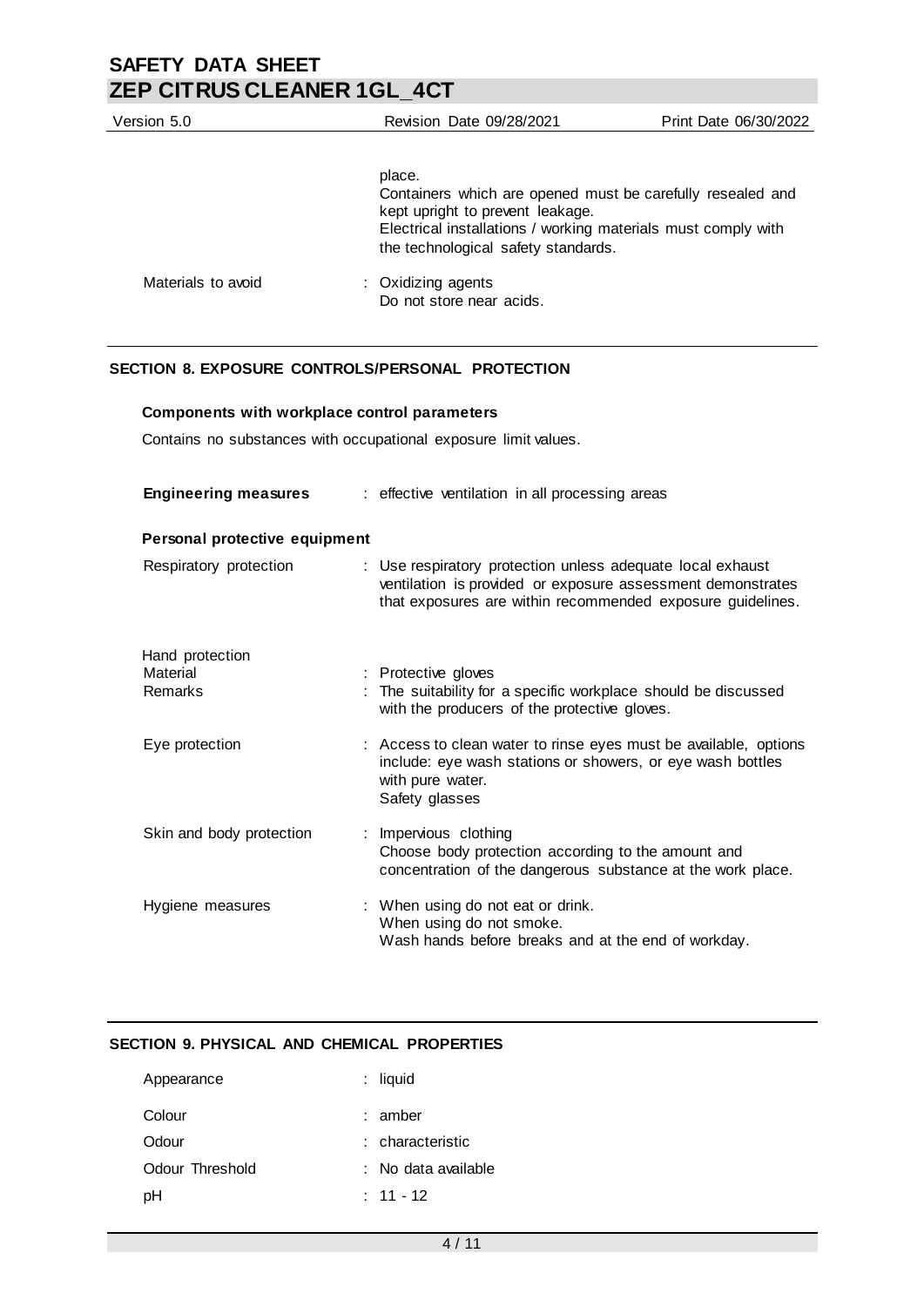| Version 5.0                                | Revision Date 09/28/2021  | Print Date 06/30/2022 |
|--------------------------------------------|---------------------------|-----------------------|
|                                            |                           |                       |
| Melting point/freezing point               | : No data available       |                       |
| Boiling point                              | : No data available       |                       |
| Flash point                                | $>93.3$ °C<br>Method: TCC |                       |
| Evaporation rate                           | $\therefore$ 1            |                       |
| Upper explosion limit                      | : No data available       |                       |
| Lower explosion limit                      | : No data available       |                       |
| Vapour pressure                            | : No data available       |                       |
| Relative vapour density                    | No data available         |                       |
| Density                                    | : $1.01$ g/cm3            |                       |
| Solubility(ies)                            |                           |                       |
| Water solubility                           | : soluble                 |                       |
| Solubility in other solvents               | : not determined          |                       |
| Partition coefficient: n-<br>octanol/water | : No data available       |                       |
| Auto-ignition temperature                  | : not determined          |                       |
| Thermal decomposition                      | : No data available       |                       |
| Viscosity                                  |                           |                       |
| Viscosity, kinematic                       | : No data available       |                       |

## **SECTION 10. STABILITY AND REACTIVITY**

| Reactivity                            | : Stable                                              |
|---------------------------------------|-------------------------------------------------------|
| Chemical stability                    | $\therefore$ Stable under normal conditions.          |
| Possibility of hazardous<br>reactions | : No decomposition if stored and applied as directed. |
| Conditions to avoid                   | : Heat, flames and sparks.                            |
| Incompatible materials                | : Oxidizing agents<br>Acids                           |
| Hazardous decomposition<br>products   | : Carbon oxides<br>Nitrogen oxides (NOx)              |

## **SECTION 11. TOXICOLOGICAL INFORMATION**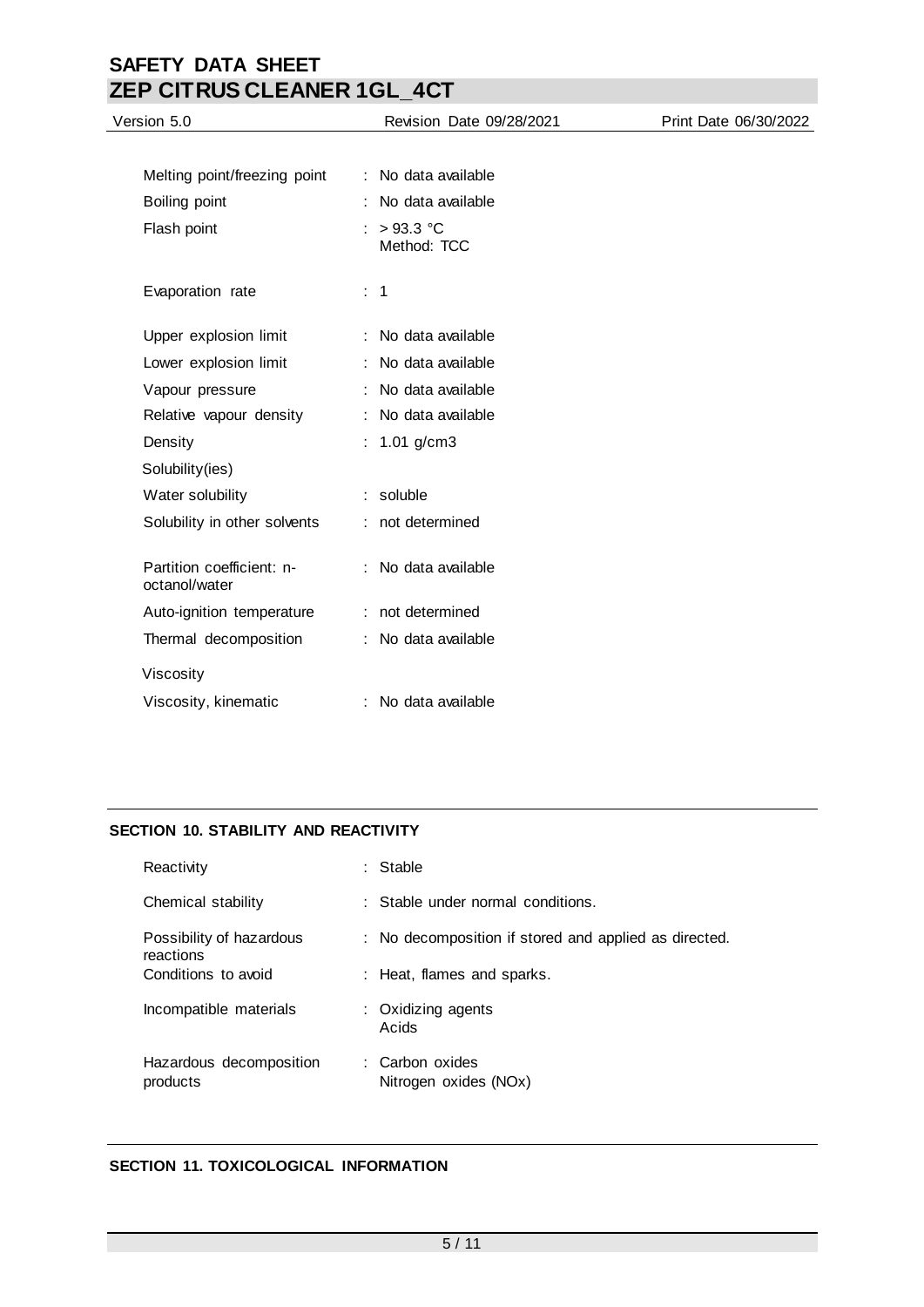| <b>Potential Health Effects</b>                      |                                                                                                                                                                                                                                                                                                                                    |
|------------------------------------------------------|------------------------------------------------------------------------------------------------------------------------------------------------------------------------------------------------------------------------------------------------------------------------------------------------------------------------------------|
| Aggravated Medical<br>Condition                      | : None known.                                                                                                                                                                                                                                                                                                                      |
| Symptoms of Overexposure                             | : Effects are dependent on exposure (dose, concentration,<br>contact time).<br>Effects are immediate and delayed.<br>Symptoms may include irritation, redness, pain, and rash.<br>May cause an allergic skin reaction.<br>Review section 2 of SDS to see all potential hazards.<br>Treat symptomatically. Symptoms may be delayed. |
| Carcinogenicity:                                     |                                                                                                                                                                                                                                                                                                                                    |
| <b>IARC</b>                                          | No component of this product present at levels greater than or<br>equal to 0.1% is identified as probable, possible or confirmed<br>human carcinogen by IARC.                                                                                                                                                                      |
| <b>ACGIH</b>                                         | No component of this product present at levels greater than or<br>equal to 0.1% is identified as a carcinogen or potential<br>carcinogen by ACGIH.                                                                                                                                                                                 |
| <b>OSHA</b>                                          | No component of this product present at levels greater than or<br>equal to 0.1% is on OSHA's list of regulated carcinogens.                                                                                                                                                                                                        |
| <b>NTP</b>                                           | No component of this product present at levels greater than or<br>equal to 0.1% is identified as a known or anticipated carcinogen<br>by NTP.                                                                                                                                                                                      |
| <b>Acute toxicity</b>                                |                                                                                                                                                                                                                                                                                                                                    |
| <b>Product:</b>                                      |                                                                                                                                                                                                                                                                                                                                    |
| Acute oral toxicity                                  | : Acute toxicity estimate : $> 5,000$ mg/kg<br>Method: Calculation method                                                                                                                                                                                                                                                          |
| <b>Components:</b>                                   |                                                                                                                                                                                                                                                                                                                                    |
| Alcohols, C9-11, ethoxylated:<br>Acute oral toxicity | : LD50 Oral Rat: 1,400 mg/kg                                                                                                                                                                                                                                                                                                       |
| <b>Skin corrosion/irritation</b>                     |                                                                                                                                                                                                                                                                                                                                    |
| <b>Product:</b>                                      |                                                                                                                                                                                                                                                                                                                                    |
| Remarks: May irritate skin.                          |                                                                                                                                                                                                                                                                                                                                    |
| Serious eye damage/eye irritation                    |                                                                                                                                                                                                                                                                                                                                    |
| Product:                                             |                                                                                                                                                                                                                                                                                                                                    |
| Remarks: Severe eye irritation                       |                                                                                                                                                                                                                                                                                                                                    |
| Respiratory or skin sensitisation                    |                                                                                                                                                                                                                                                                                                                                    |
| No data available                                    |                                                                                                                                                                                                                                                                                                                                    |
| Germ cell mutagenicity                               |                                                                                                                                                                                                                                                                                                                                    |
| No data available                                    |                                                                                                                                                                                                                                                                                                                                    |

Version 5.0 Revision Date 09/28/2021 Print Date 06/30/2022

**Carcinogenicity**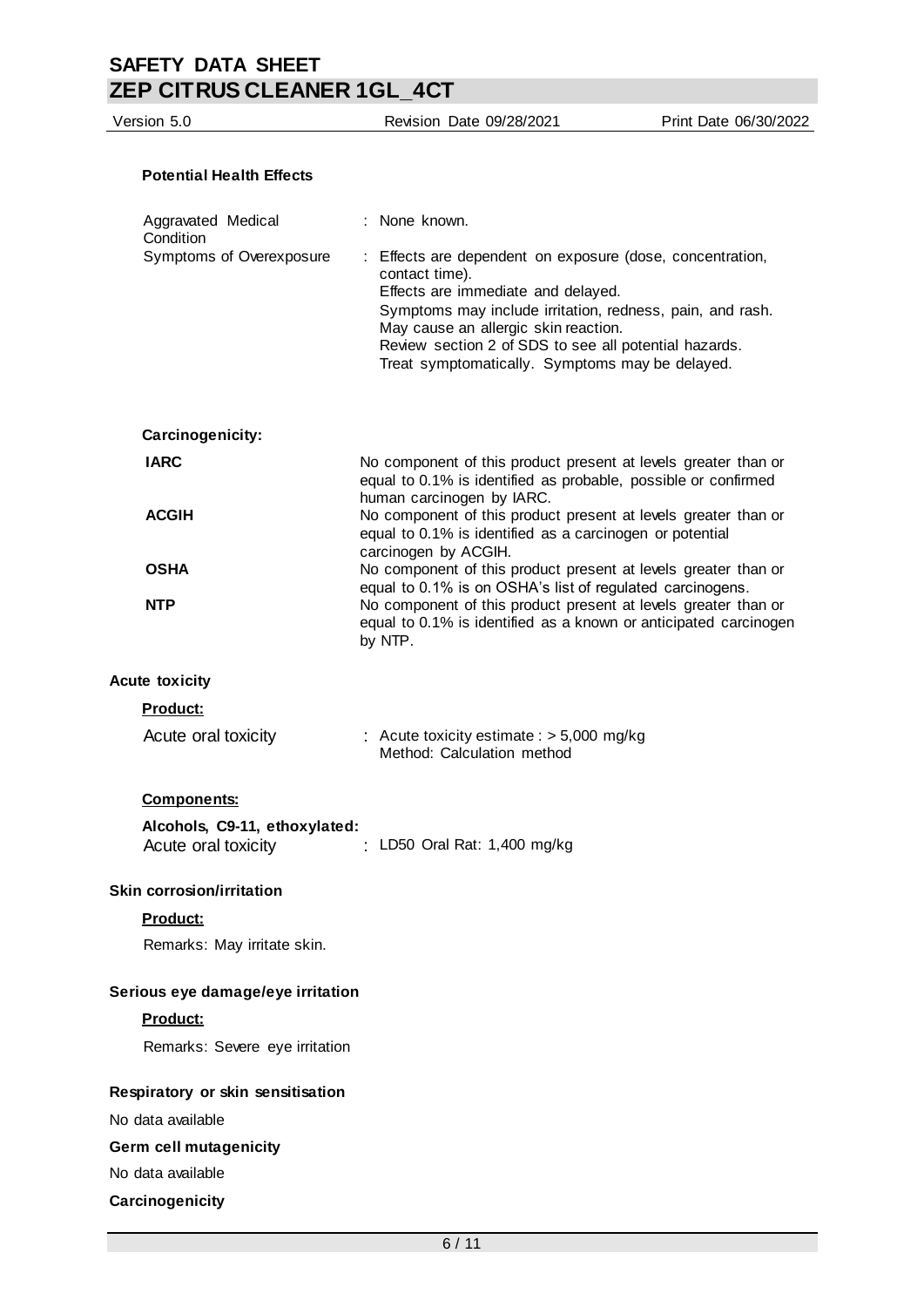No data available

### **Reproductive toxicity**

No data available

### **STOT - single exposure**

No data available

## **STOT - repeated exposure**

No data available

### **Aspiration toxicity**

No data available

### **Further information**

## **Product:**

Remarks: No data available

## **SECTION 12. ECOLOGICAL INFORMATION**

### **Ecotoxicity**

No data available

### **Persistence and degradability**

No data available **Bioaccumulative potential**

### **Product:**

| Partition coefficient: n-<br>octanol/water | : Remarks: No data available                                                                                                                                                     |
|--------------------------------------------|----------------------------------------------------------------------------------------------------------------------------------------------------------------------------------|
| Mobility in soil                           |                                                                                                                                                                                  |
| No data available                          |                                                                                                                                                                                  |
| Other adverse effects                      |                                                                                                                                                                                  |
| No data available<br><u>Product:</u>       |                                                                                                                                                                                  |
| Regulation                                 | 40 CFR Protection of Environment; Part 82 Protection of<br>Stratospheric Ozone - CAA Section 602 Class I<br><b>Substances</b>                                                    |
| Remarks                                    | This product neither contains, nor was manufactured<br>with a Class I or Class II ODS as defined by the U.S.<br>Clean Air Act Section 602 (40 CFR 82, Subpt. A, App.A<br>$+$ B). |
| Additional ecological<br>information       | $:$ No data available.                                                                                                                                                           |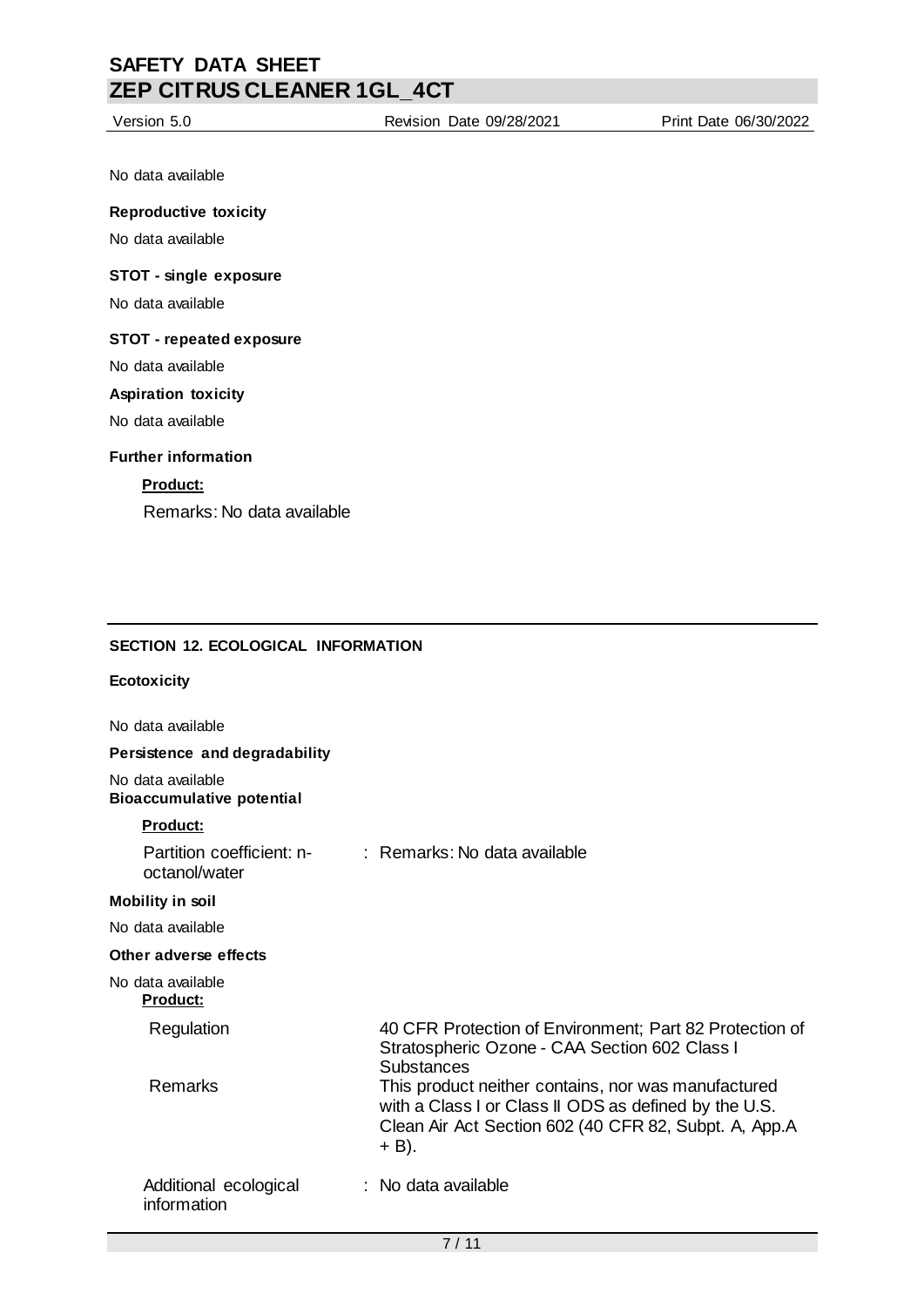Version 5.0 Revision Date 09/28/2021 Print Date 06/30/2022

#### **SECTION 13. DISPOSAL CONSIDERATIONS**

| Disposal methods       |                                                                                                                                                                                                                              |
|------------------------|------------------------------------------------------------------------------------------------------------------------------------------------------------------------------------------------------------------------------|
| Waste from residues    | : The product should not be allowed to enter drains, water<br>courses or the soil.<br>Do not contaminate ponds, waterways or ditches with<br>chemical or used container.<br>Dispose of in accordance with local regulations. |
| Contaminated packaging | : Empty remaining contents.<br>Dispose of as unused product.<br>Do not re-use empty containers.                                                                                                                              |

#### **SECTION 14. TRANSPORT INFORMATION**

Transportation Regulation: 49 CFR (USA): NOT REGULATED AS DANGEROUS GOODS OR HAZARDOUS MATERIAL

Transportation Regulation: IMDG (Vessel): NOT REGULATED AS DANGEROUS GOODS OR HAZARDOUS MATERIAL

Transportation Regulation: IATA (Cargo Air): NOT REGULATED AS DANGEROUS GOODS OR HAZARDOUS MATERIAL

Transportation Regulation: IATA (Passenger Air): NOT REGULATED AS DANGEROUS GOODS OR HAZARDOUS MATERIAL

Transportation Regulation: TDG (Canada): NOT REGULATED AS DANGEROUS GOODS OR HAZARDOUS MATERIAL

The product as delivered to the customer conforms to packaging requirements for shipment by road under US Department of Transportation (DOT) regulations. Additional transportation classifications noted above are for reference only, and not a certification or warranty of the suitability of the packaging for shipment under these alternative transport regulations.

### **SECTION 15. REGULATORY INFORMATION**

**TSCA list interpretatally** : No substances are subject to a Significant New Use Rule.

No substances are subject to TSCA 12(b) export notification requirements.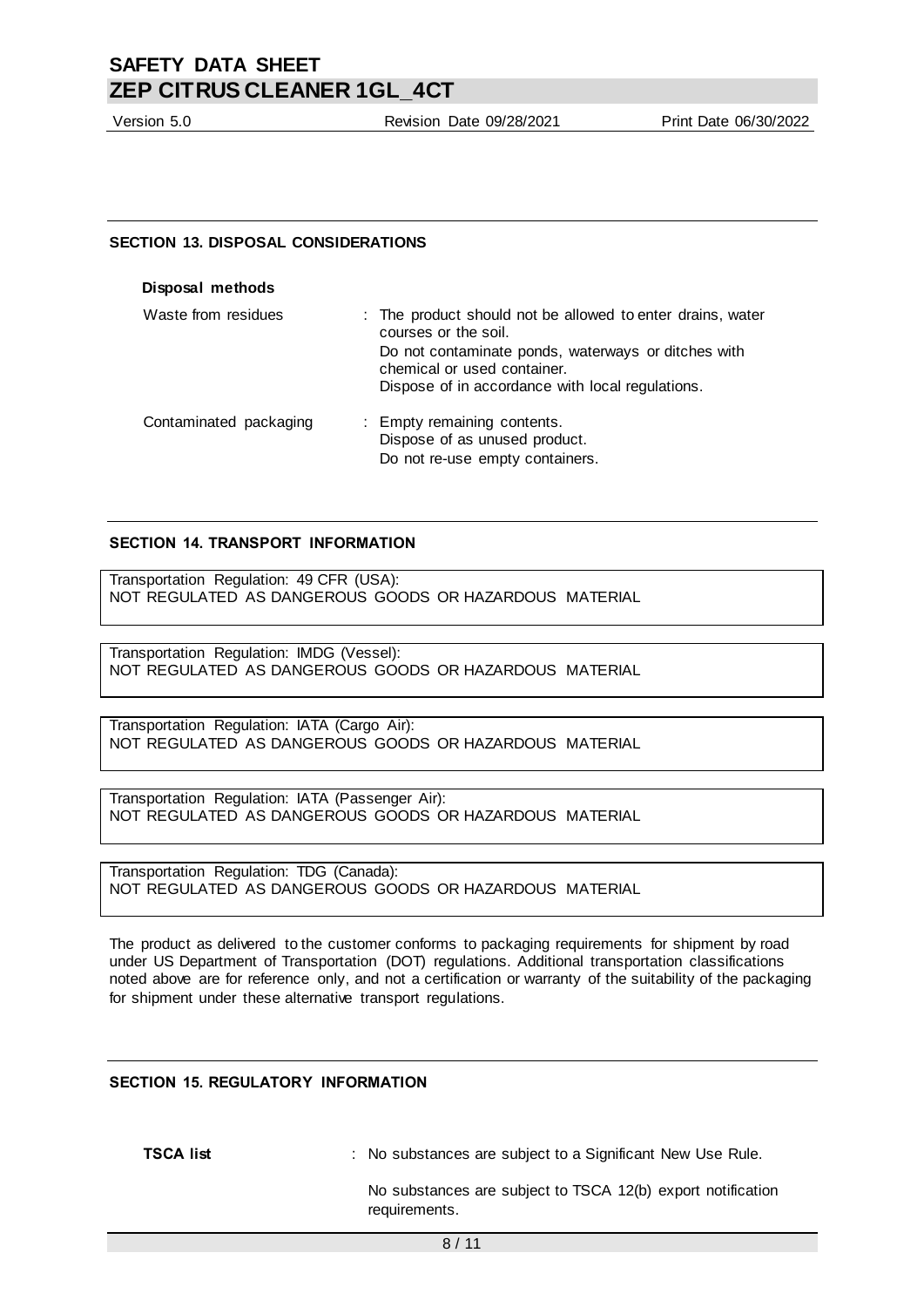Version 5.0 Revision Date 09/28/2021 Print Date 06/30/2022

## **EPCRA - Emergency Planning and Community Right-to-Know Act**

### **CERCLA Reportable Quantity**

| Components       | CAS-No.   |       | Component RQ   Calculated product RQ |
|------------------|-----------|-------|--------------------------------------|
|                  |           | (lbs) | (Ibs)                                |
| sodium hvdroxide | 1310-73-2 | 1000  |                                      |

\*: Calculated RQ exceeds reasonably attainable upper limit.

### **SARA 304 Extremely Hazardous Substances Reportable Quantity**

This material does not contain any components with a section 304 EHS RQ.

| SARA 311/312 Hazards       | : Serious eye damage or eye irritation                                                                                                                                                    |
|----------------------------|-------------------------------------------------------------------------------------------------------------------------------------------------------------------------------------------|
| <b>SARA 302</b>            | : No chemicals in this material are subject to the reporting<br>requirements of SARA Title III, Section 302.                                                                              |
| <b>SARA 313</b>            | : This material does not contain any chemical components with<br>known CAS numbers that exceed the threshold (De Minimis)<br>reporting levels established by SARA Title III, Section 313. |
| <b>California Prop. 65</b> |                                                                                                                                                                                           |
|                            | This product does not contain any chemicals known to State of<br>California to cause cancer, birth defects, or any other<br>reproductive harm.                                            |

#### **The components of this product are reported in the following inventories:**

| <b>DSL</b>  | All components of this product are on the Canadian DSL |
|-------------|--------------------------------------------------------|
| <b>TSCA</b> | On TSCA Inventory                                      |

For information on the country notification status for other regions please contact the manufacturer's regulatory group.

#### **Inventory Acronym and Validity Area Legend:**

TSCA (USA), DSL (Canada), NDSL (Canada)

## **SECTION 16. OTHER INFORMATION**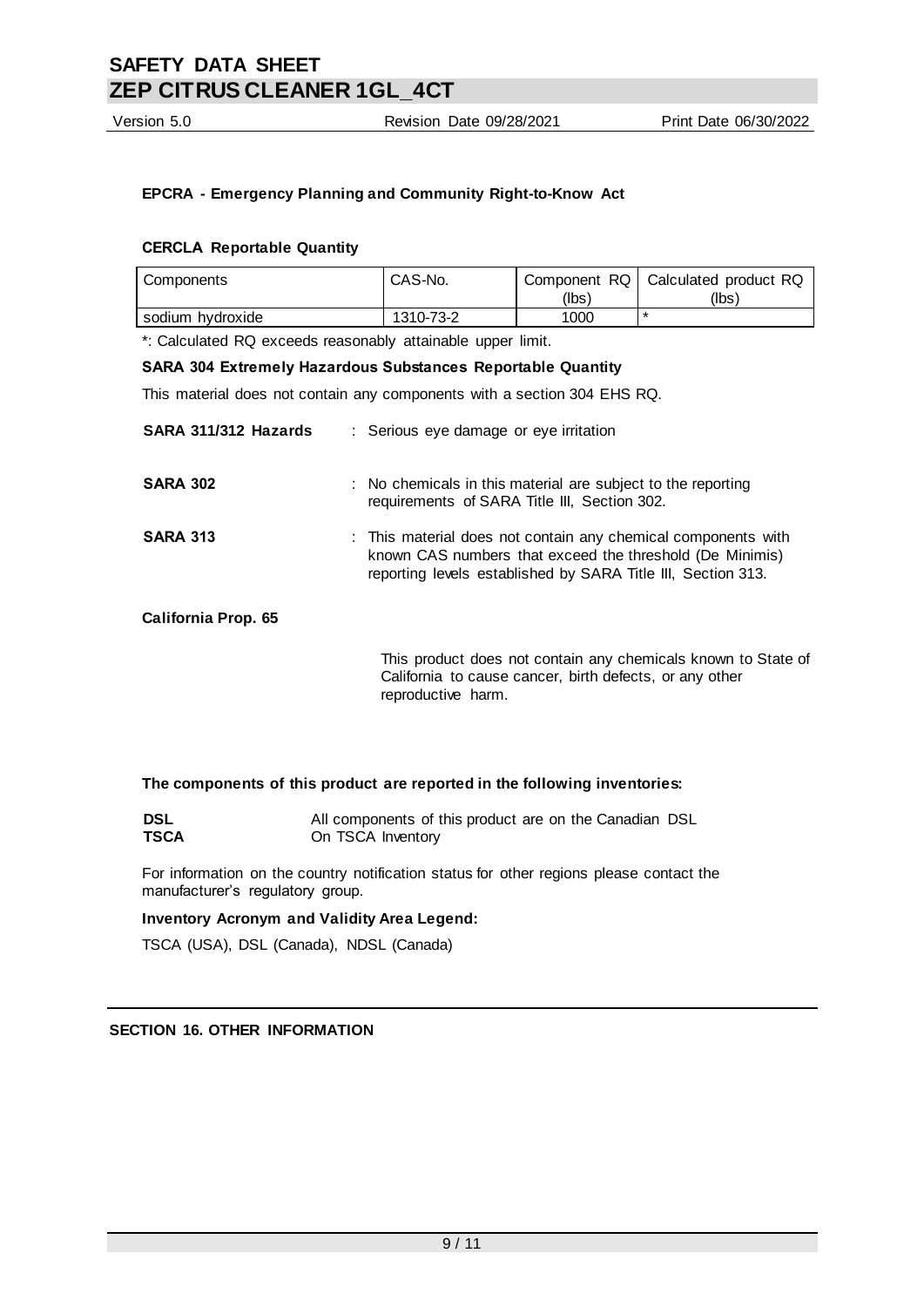Version 5.0 Revision Date 09/28/2021 Print Date 06/30/2022

### **Further information**

### **NFPA:**



 $0 = not$  significant,  $1 =$ Slight,

 $2 =$ Moderate,  $3 =$ High

 $4 =$ Extreme

#### **HMIS III:**

| <b>HEALTH</b>          | 2 |
|------------------------|---|
| <b>FLAMMABILITY</b>    |   |
| <b>PHYSICAL HAZARD</b> | n |

 $0 = not$  significant,  $1 =$ Slight,

- 2 = Moderate, 3 = High 4 = Extreme, \* = Chronic
- **OSHA - GHS Label Information:**

Hazard pictograms :

Signal w ord **in the statements** of the statements of the statements of the statements of the statements of the statements of the statements of the statements of the statements of the statements of the statements of the st Precautionary statements



mark Causes serious eye irritation.

**Prevention:** Wash skin thoroughly after handling. Wear eye protection/ face protection. **Response:** IF IN EYES: Rinse cautiously w ith water for several minutes. Remove contact lenses, if present and easy to do. Continue rinsing. If eye irritation persists: Get medical advice/ attention.

| Version:              | 5.0        |
|-----------------------|------------|
| <b>Revision Date:</b> | 09/28/2021 |
| Print Date:           | 06/30/2022 |